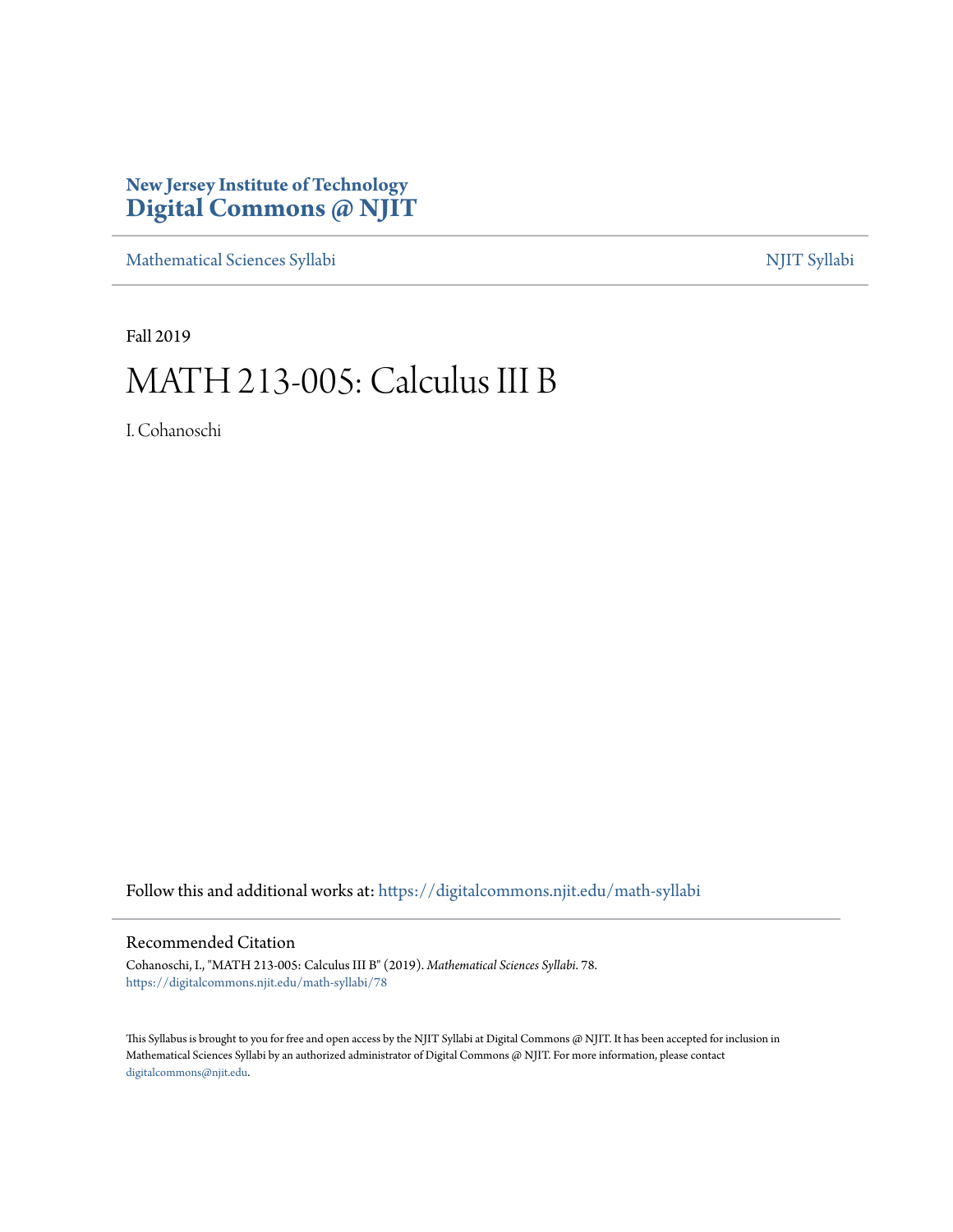

### THE COLLEGE OF SCIENCE AND LIBERAL ARTS

## THE DEPARTMENT OF MATHEMATICAL SCIENCES

# **MATH 213: Calculus III B** *Fall 2019 Course Syllabus*

**[NJIT Academic Integrity Code](http://www.njit.edu/policies/sites/policies/files/academic-integrity-code.pdf)**: All Students should be aware that the Department of Mathematical Sciences takes the University Code on Academic Integrity at NJIT very seriously and enforces it strictly. This means that there must not be any forms of plagiarism, i.e., copying of homework, class projects, or lab assignments, or any form of cheating in quizzes and exams. Under the University Code on Academic Integrity, students are obligated to report any such activities to the Instructor.

### **COURSE INFORMATION**

**Course Description**: Topics include vectors, curvature, partial derivatives, multiple integrals, line integrals, surface integrals, and Green's, Divergence, and Stokes' theorems. Effective From: Fall 2012.

**Number of Credits**: 4

**Prerequisites**: Math 112 with a grade of C or better or Math 133 with a grade of C or better.

**Course-Section and Instructors**

| <b>Course-Section</b> | <b>Instructor</b>         |
|-----------------------|---------------------------|
| Math 213-003          | Professor P. Ward         |
| Math 213-005          | : Professor I. Cohanoschi |
| Math 213-009          | Professor P. Ward         |

**Office Hours for All Math Instructors**: [Fall 2019 Office Hours and Emails](http://math.njit.edu/students/officehours.php)

**Required Textbook**:

| <b>Title</b> | Thomas' Calculus: Early Transcendentals |
|--------------|-----------------------------------------|
| Author       | Hass, Heil, and Weir                    |
| Edition      | 14th                                    |
| Publisher    | Pearson                                 |
| ISBN #       | 978-0134768496                          |
| <b>Notes</b> | w/ MyMathLab                            |

**University-wide Withdrawal Date**:The last day to withdraw with a **W** is **[Monday, November 11, 2019](https://www.njit.edu/registrar/fall-2019-academic-calendar/)**. It will be strictly enforced.

# **COURSE GOALS**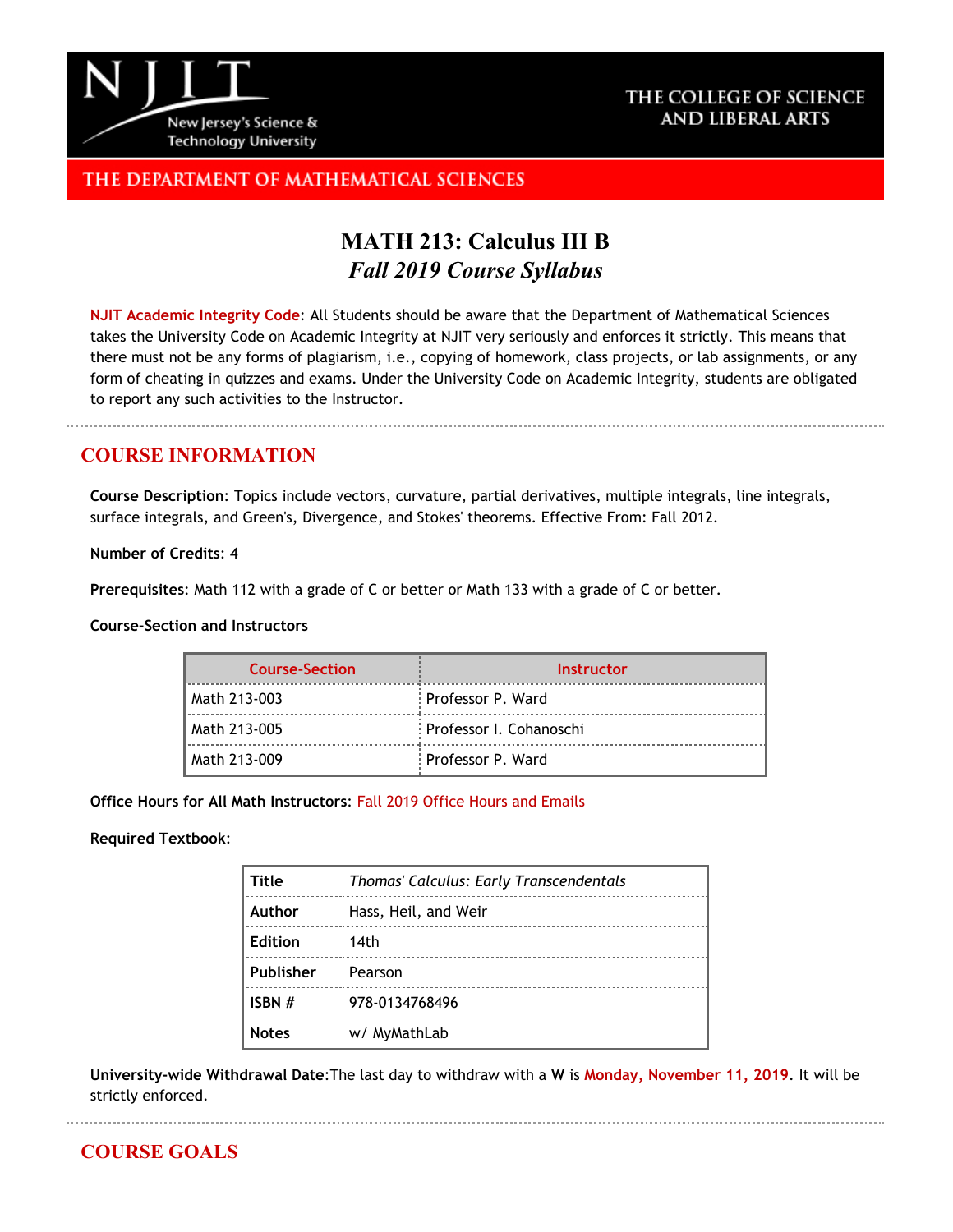#### **Course Objectives**

- Apply previously developed skills learned in Calculus to learn Multivariable Calculus and Vectors.
- Cover Vectors, Partial Derivatives, Multiple Integrals and Vector Fields to prepare students for further study in technological disciplines and more advanced mathematics courses.
- Cover relevant applications in science and engineering to illustrate the utility of learning these topics.
- Use mathematical software, in problem solving, to allow the solution of more complex problems and provide visualization of the mathematical concepts in three dimensions.

#### **Course Outcomes**

- Prepare students for further study in technological disciplines and more advanced mathematics courses.
- Illustrate the utility of learning Multivariable Calculus to solve problems in engineering and the sciences.
- Demonstrate mastery of the topics covered by testing with common exams and common grading.
- 

### **POLICIES**

**[DMS Course Policies](http://math.njit.edu/students/undergraduate/policies_math.php)**: All DMS students must familiarize themselves with, and adhere to, the [Department of](http://math.njit.edu/students/undergraduate/policies_math.php) [Mathematical Sciences Course Policies](http://math.njit.edu/students/undergraduate/policies_math.php), in addition to official [university-wide policies](http://catalog.njit.edu/undergraduate/academic-policies-procedures/). DMS takes these policies very seriously and enforces them strictly.

**Grading Policy**: The final grade in this course will be determined as follows:

| <b>Homework</b>          | 10%               |
|--------------------------|-------------------|
| <b>In-class Quizzes</b>  | $\frac{1}{2}$ 10% |
| Common Midterm Exams (3) | $\frac{1}{2}$ 50% |
| <b>Final Exam</b>        | $\frac{1}{2}$ 30% |

Your final letter grade will be based on the following tentative curve.

| A    | $ 88 - 100 $ | $\epsilon$ | $165 - 71$ |
|------|--------------|------------|------------|
| $B+$ | $183 - 87$   | : D        | $60 - 64$  |
| l B  | $177 - 82$   |            | $10 - 59$  |
| $C+$ | $:72 - 76$   |            |            |

**Attendance Policy**: Attendance at all classes will be recorded and is **mandatory**. Please make sure you read and fully understand the [Math Department's Attendance Policy.](http://math.njit.edu/students/policies_attendance.php) This policy will be strictly enforced.

**Homework Policy**: The homework assignments are in the syllabus and online. In order to do the assignments you need to have a student access code. You can get an access code with a new book purchase that is bundled with My MathLab or by buying the code separately at the campus bookstore. If you buy a new book from another source **make sure it is bundled with My MathLab**. In addition on the first day of class your course instructor will give you an additional code needed to access the homework assignments.

**Quiz Policy**: At least one quiz based on the homework problems will be given each week online or in class. There will be a short quiz every week on the material covered during the previous week. All of the quizzes will be graded. The homework and quizzes are intended to develop your problem-solving skills and to prepare you for the exams. **The quiz and homework grades will be a significant component of your course grade**.

#### **How to Get Started with MyMathLab**:

- [http://m.njit.edu/Undergraduate/UG-Files/MML\\_Getting\\_Started.pdf](http://m.njit.edu/Undergraduate/UG-Files/MML_Getting_Started.pdf)
- [http://m.njit.edu/Undergraduate/UG-Files/Technology\\_Tips.pdf](http://m.njit.edu/Undergraduate/UG-Files/Technology_Tips.pdf)

**Exams**: There will be three common midterm exams held during the semester and one comprehensive common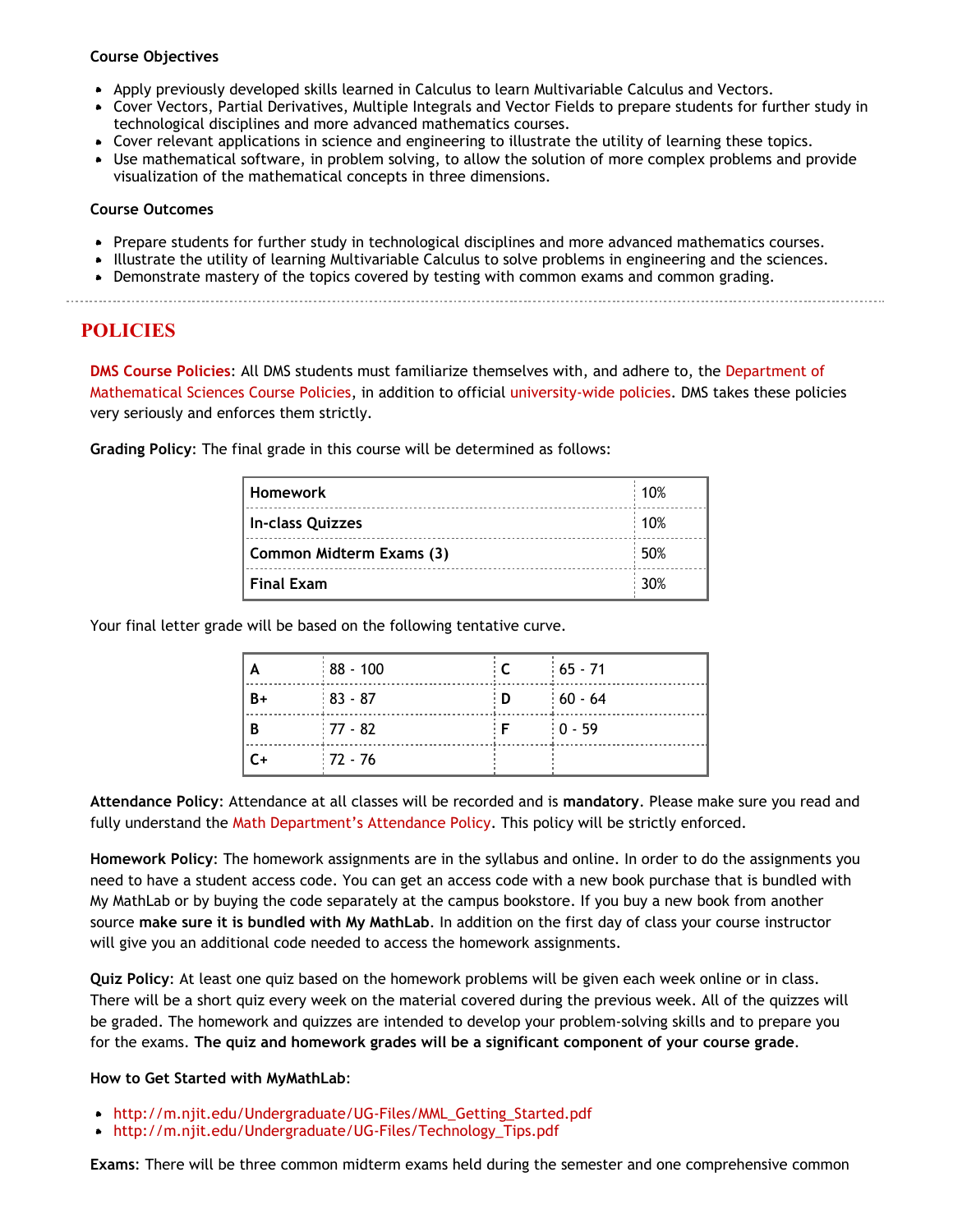final exam. Exams are held on the following days:

| I Common Midterm Exam I   | September 25, 2019     |
|---------------------------|------------------------|
| I Common Midterm Exam II  | October 23, 2019       |
| I Common Midterm Exam III | November 20, 2019      |
| Final Exam Period         | December 14 - 20, 2019 |

The time of the midterm exams is **4:15-5:40 PM** for daytime students and **5:45-7:10 PM** for evening students. The final exam will test your knowledge of all the course material taught in the entire course. Make sure you read and fully understand the [Math Department's Examination Policy](http://math.njit.edu/students/policies_exam.php). This policy will be strictly enforced.

**Makeup Exam Policy**: To properly report your absence from a midterm or final exam, please review and follow the required steps under the DMS Examination Policy found here:

[http://math.njit.edu/students/policies\\_exam.php](http://math.njit.edu/students/policies_exam.php)

**Cellular Phones**: All cellular phones and other electronic devices must be switched off and put away during all class times.

# **ADDITIONAL RESOURCES**

**Math Tutoring Center**: Located in the Central King Building, Lower Level, Rm. G11 (See[: Fall 2019 Hours](http://math.njit.edu/students/undergraduate/tutoring_help.php))

**Accommodation of Disabilities**: Disability Support Services (DSS) offers long term and temporary accommodations for undergraduate, graduate and visiting students at NJIT.

If you are in need of accommodations due to a disability please contact Chantonette Lyles, Associate Director of Disability Support Services at [973-596-5417](tel:973-596-5417) or via email at [lyles@njit.edu](mailto:lyles@njit.edu). The office is located in Fenster Hall Room 260. A Letter of Accommodation Eligibility from the Disability Support Services office authorizing your accommodations will be required.

For further information regarding self identification, the submission of medical documentation and additional support services provided please visit the Disability Support Services (DSS) website at:

[https://www.njit.edu/studentsuccess/accessibility/](http://www5.njit.edu/studentsuccess/disability-support-services/)

#### **Important Dates** (See: [Fall 2019 Academic Calendar, Registrar](https://www.njit.edu/registrar/fall-2019-academic-calendar/))

| <b>Date</b>                    | <b>Day</b> | Event                        |
|--------------------------------|------------|------------------------------|
| September 3, 2019              | т          | First Day of Classes         |
| September 13, 2019             | M          | Last Day to Add/Drop Classes |
| November 11, 2019              | M          | Last Day to Withdraw         |
| November 26, 2019              | т          | <b>Thursday Classes Meet</b> |
| November 27, 2019              | W          | <b>Friday Classes Meet</b>   |
| November 28 - December 1, 2019 | R - Su     | <b>Thanksgiving Recess</b>   |
| December 11, 2019              | W          | Last Day of Classes          |
| December 12 & 13, 2019         | iR & F     | <b>Reading Days</b>          |
| December 14 - 20, 2019         | Sa - F     | Final Exam Period            |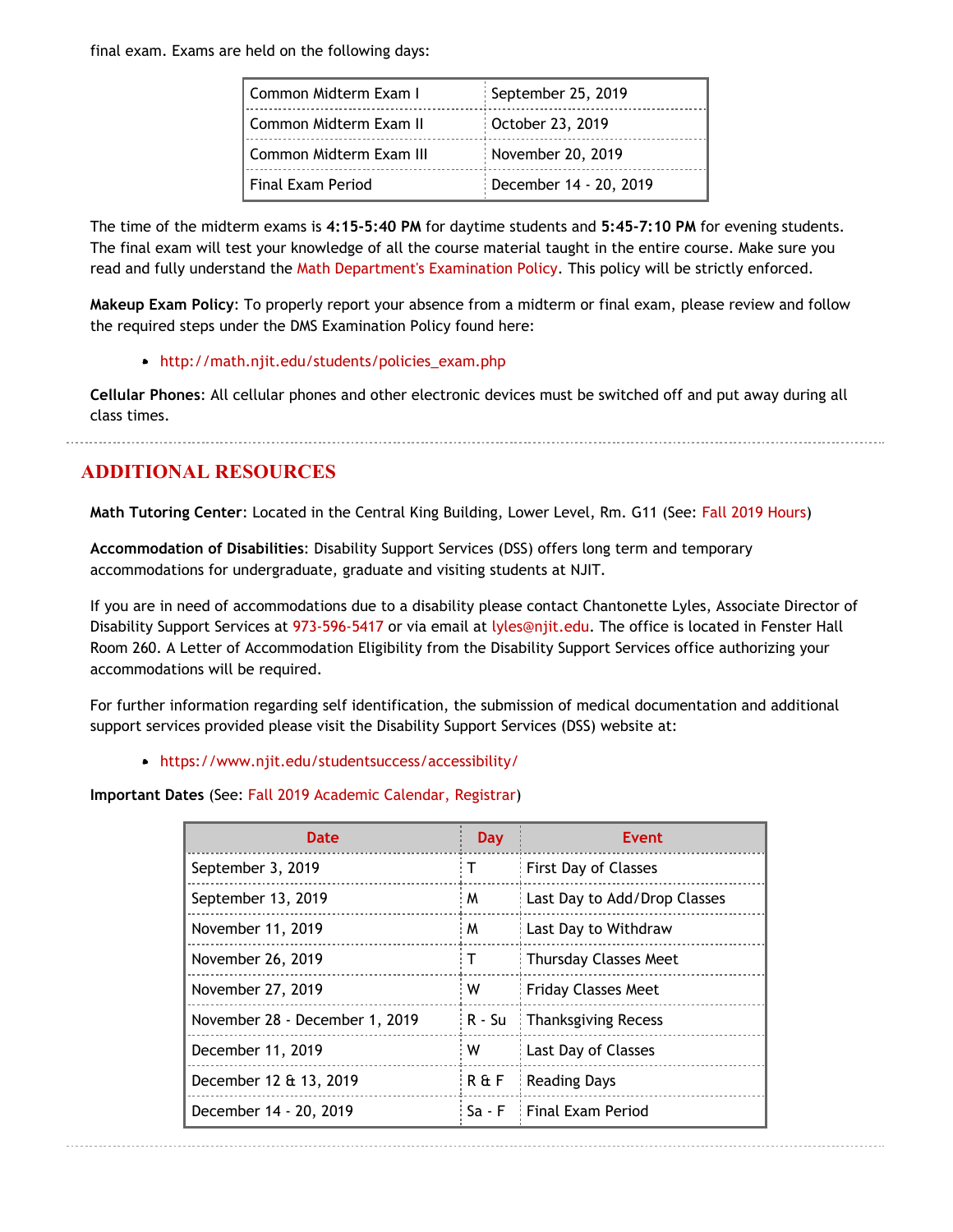# **Course Outline**

The placement of Common Exams within the Topic list below is meant to provide a rough estimate of material that will appear on the exam. The precise set of sections to be tested on for each Common Exam will be provided by the course instructor on the Friday preceding the exam.

| <b>Sections</b> | <b>Topic</b>                                                                  |
|-----------------|-------------------------------------------------------------------------------|
| $12.1 - 12.2$   | Three-Dimensional Coordinate Systems, Vectors                                 |
| $12.3 - 12.4$   | The Dot Product, the Cross Product                                            |
| 12.4-12.5       | The Cross Product, Lines and Planes in Space                                  |
| $12.5 - 12.6$   | Lines and Planes in Space, Cylinders and Quadric Surfaces                     |
| 12.6            | <b>Cylinders and Quadric Surfaces</b>                                         |
| 13.1            | Curves in Space and Their Tangents                                            |
| 13.2            | Integrals of Vector Functions; Projectile Motion                              |
| 13.3            | Arc Length in Space                                                           |
| 13.4            | <b>Curvature and Normal Vectors</b>                                           |
| 14.1            | <b>Functions of Several Variables</b>                                         |
|                 | COMMON EXAM 1: WEDNESDAY, SEPTEMBER 25, 2019                                  |
| $14.2 - 14.3$   | Limits and Continuity in higher Dimensions, Partial Derivatives               |
| 14.3            | <b>Partial Derivatives</b>                                                    |
| 14.4-14.5       | The Chain Rule, Directional Derivatives and Gradient Vectors                  |
| 14.5-14.6       | Directional Derivative and Gradient Vectors, Tangent Planes and Differentials |
| 14.7            | <b>Extreme Values and Saddle Points</b>                                       |
| 14.8            | Lagrange Multipliers                                                          |
| 14.8-14.9       | Lagrange Multipliers, Taylor's Formula in Two Variables                       |
| 15.1            | Double and Iterated Integrals over Rectangles                                 |
| 15.2            | Double Integrals over General Regions                                         |
| 15.3            | Area by Double Integration                                                    |
| 15.4            | Double Integrals in Polar Form                                                |
| 15.5            | Triple Integrals in Rectangular Coordinates                                   |
|                 | COMMON EXAM 2: WEDNESDAY, OCTOBER 23, 2019                                    |
| 15.7            | Triple Integrals in Cylindrical and Spherical Coordinates                     |
| 15.8            | Substitutions in Multiple Integrals                                           |
| 15.8            | Substitutions in Multiple Integrals                                           |
| 16.1            | Line Integrals                                                                |
| $16.1 - 16.2$   | Line Integrals, Vector Fields and Line Integrals: Work, Circulation, and Flux |
| 16.2            | Vector Fields and Line Integrals: Work, Circulation, and Flux                 |
| 16.3            | Path Independence, Conservative Fields, and Potential Functions               |
| 16.3            | Path Independence, Conservative Fields, and Potential Functions               |
|                 |                                                                               |